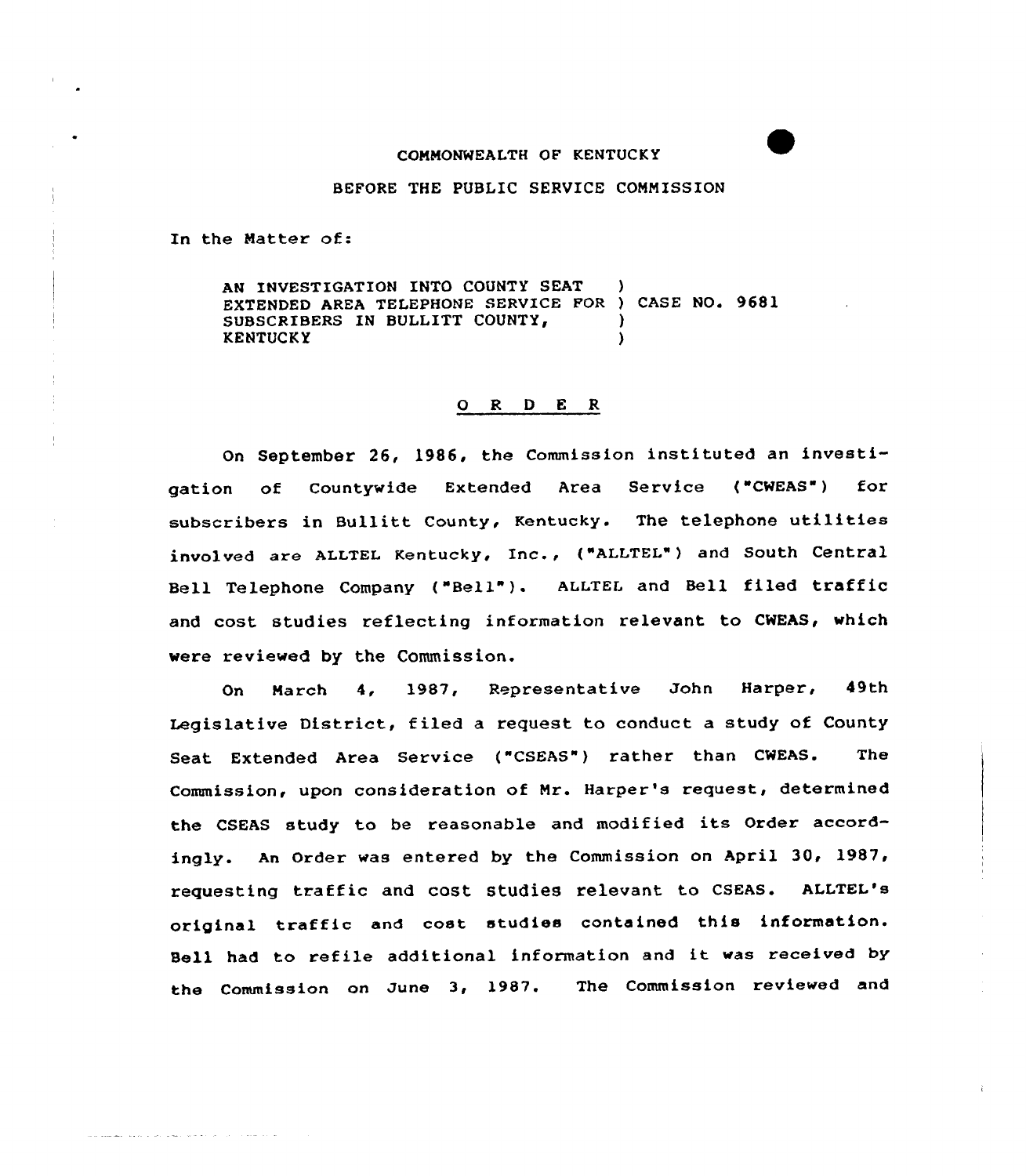summarized all traffic and cost studies related to CSEAS and has included them as Appendix <sup>A</sup> to this Order.

With reference to the Commission's EAS Guidelines, the next step in these proceedings, Step 4, is to conduct a public hearing, at which time all interested parties shall be allowed to present testimony on relevant subjects, including community of interest, total cost of such implementation, cost per subscriber, the form of survey to be conducted, and any other pertinent data which may be applicable to this case.

### FINDINGS AND ORDERS

The Commission, having considered the evidence of record and being advised, is of the opinion and finds that:

1. Steps 1, 2, and <sup>3</sup> of the Commission's EAS Guidelines have been completed and we may now proceed to Step 4.

2. The prefiled information relevant to this case has been reviewed and summarized, and included as Appendix <sup>A</sup> to this Order.

IT IS THEREFORE ORDERED that:

1. <sup>h</sup> public hearing shall be conducted in the Commission's offices on June 23, 1987, at 9:00 a.m., Eastern Daylight Time, to receive testimony on relevant subjects, including community of interest, total cost of such implementation, cost per subscriber, the fora of survey to be conducted, and any other pertinent data.

2. ALLTEL and Sell shall be present at this hearing in order to present their information, and to answer questions which aay be presented pursuant to this case.

 $-2-$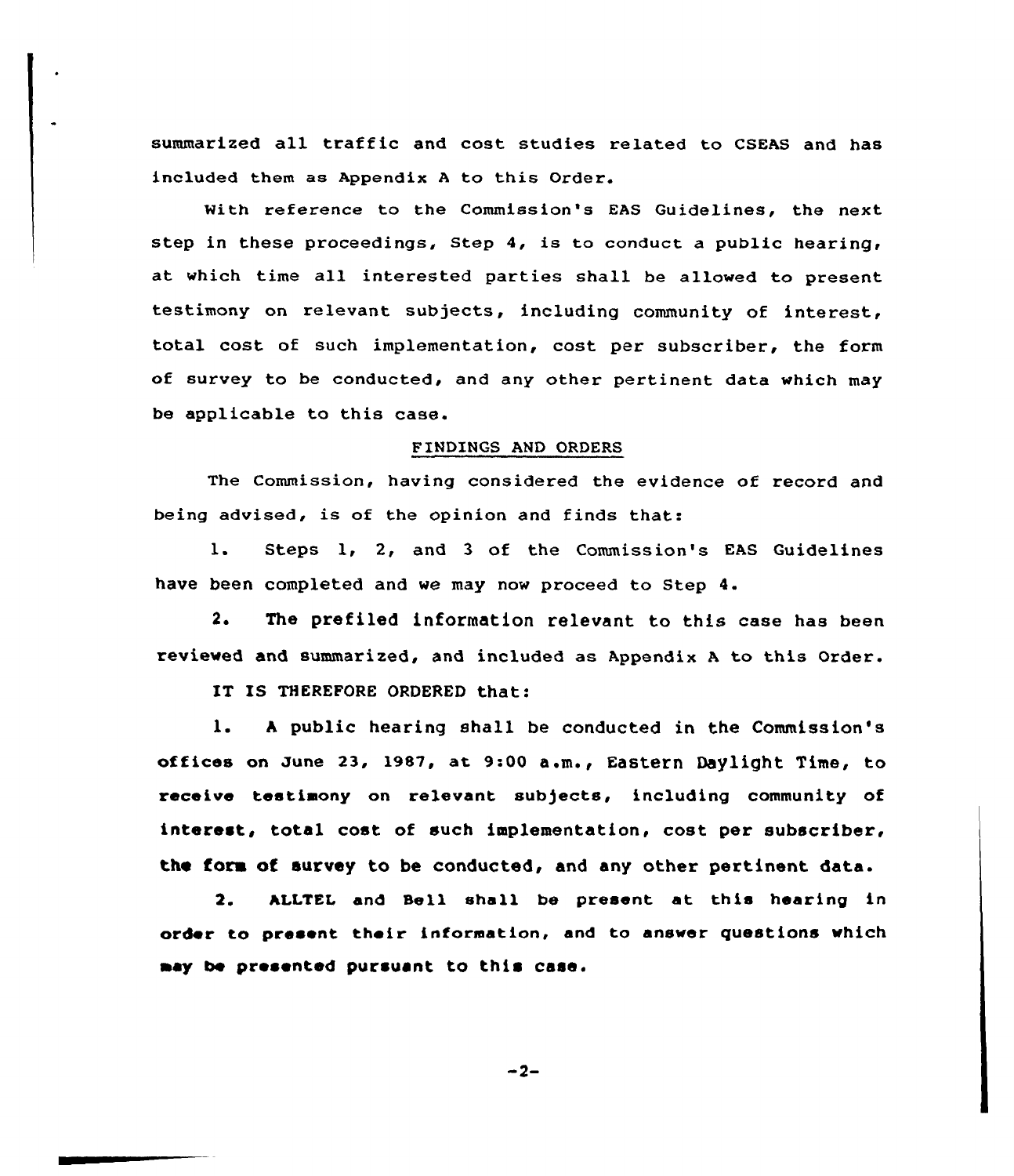Done at Frankfort, Kentucky, this 5th day of June, 1987.

PUBLIC SERVICE COMMISSION

Chairman ce Chairman 1 Williams, p  $\overline{\text{Conf}}$ 

ATTEST:

Executive Director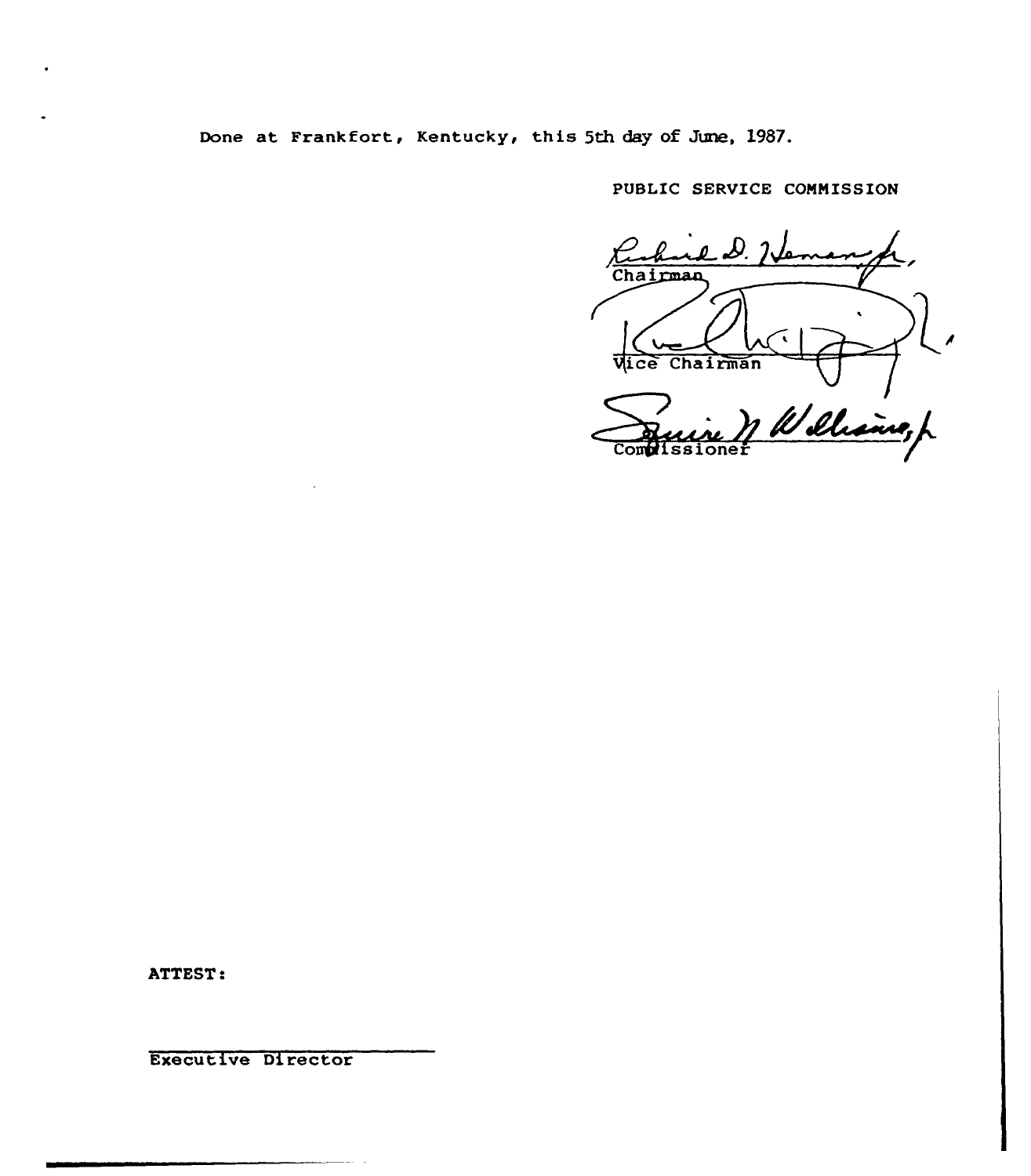## APPENDIX A

### APPENDIX TO AN ORDER OF THE PUBLIC SERVICE COMMISSION IN CASE NO. 9681 DATED 6/5/87

## BULLITT COUNTY

## TRAFFIC STUDY SUMMARY

# 1-way county specific to Shepherdsville (for those subscribers residing in Bullitt County only)

### South Central Sell

| Originating      | Terminating    | # of Orig.<br>Access Lines | $2$ msgs/ $8$ | 4 $msgs/8$ |
|------------------|----------------|----------------------------|---------------|------------|
| Lebanon Junction | Shepherdsville | 745                        | 414/56.0      | 274/37.0   |
| West Point       | Shepherdsville | 335                        | 213/64.0      | 115/34.3   |
| Valley Station   | Shepherdsville | 31                         | 5/16.1        | 3/9.6      |
| Fern Creek       | Shepherdsville | 231                        | 48/21.0       | 22/9.5     |
| Fern Creek       | Mt. Washington | 231                        | 137/59.3      | 90/39.0    |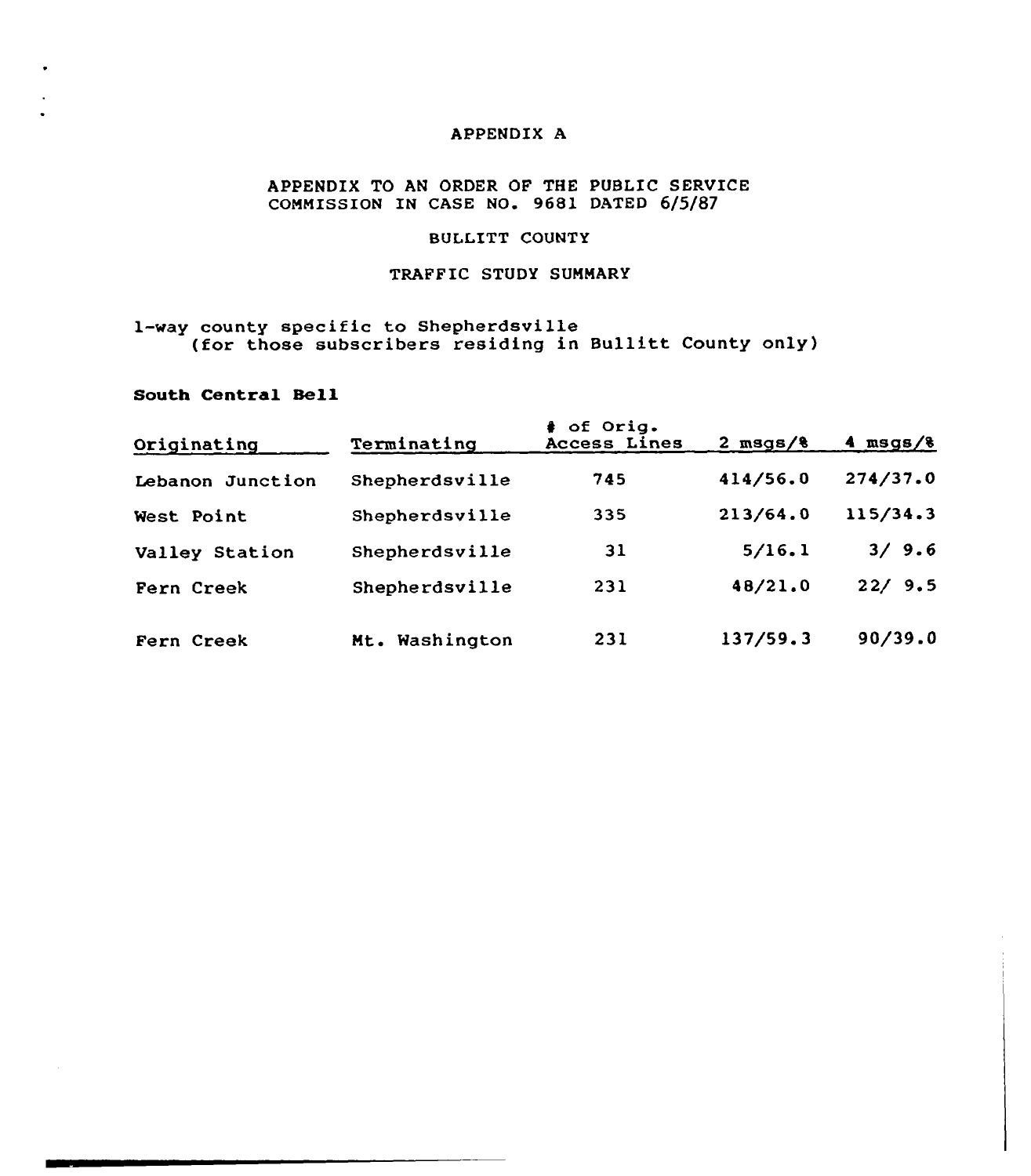# BULLITT COUNTY

 $\sim 10^6$ 

# TRAFFIC STUDY SUNMARY

2-way total exchange to total exchange

## ALLTEL

 $\frac{1}{2}$  $\ddot{\phantom{a}}$ 

 $\mathcal{L}$ 

 $\alpha = 1, \ldots, \alpha$  .

| alltel         |                  |                            |               |               |  |  |  |  |
|----------------|------------------|----------------------------|---------------|---------------|--|--|--|--|
| Originating    | Terminating      | # of Orig.<br>Access Lines | $2$ msgs/ $8$ | $4$ msgs/ $8$ |  |  |  |  |
| Shepherdsville | Lebanon Junction | 4,923                      | 621/12.6      | 357/7.3       |  |  |  |  |
| Shepherdsville | West Point       | 4,923                      | 220/4.5       | 105/2.1       |  |  |  |  |
| Shepherdsville | Valley Station   | 4,923                      | 535/10.9      | 262/5.3       |  |  |  |  |
| Shepherdsville | Fern Creek       | 4,923                      | 408 / 8.3     | 179/3.6       |  |  |  |  |
| Mt. Washington | Fern Creek       | 2,955                      | 952/32.2      | 549/18.6      |  |  |  |  |

# South Central Bell

| Originating      | Terminating    | # of Orig.<br>Access Lines | $2$ msgs/ $8$ | $4$ msgs/ $8$ |
|------------------|----------------|----------------------------|---------------|---------------|
| Lebanon Junction | Shepherdsville | 1,073                      | 541/50.4      | 331/30.8      |
| West Point       | Shepherdsville | 766                        | 203/26.5      | 128/16.7      |
| Valley Station   | Shepherdsville | 19,978                     | 621/3.1       | 252/1.3       |
| Fern Creek       | Shepherdsville | 9,838                      | 485/4.9       | 213/2.2       |
| Fern Creek       | Mt. Washington | 9,838                      | 1,033/10.5    | 527/5.4       |

 $-2-$ 

متسلمين سعيدت والدوارة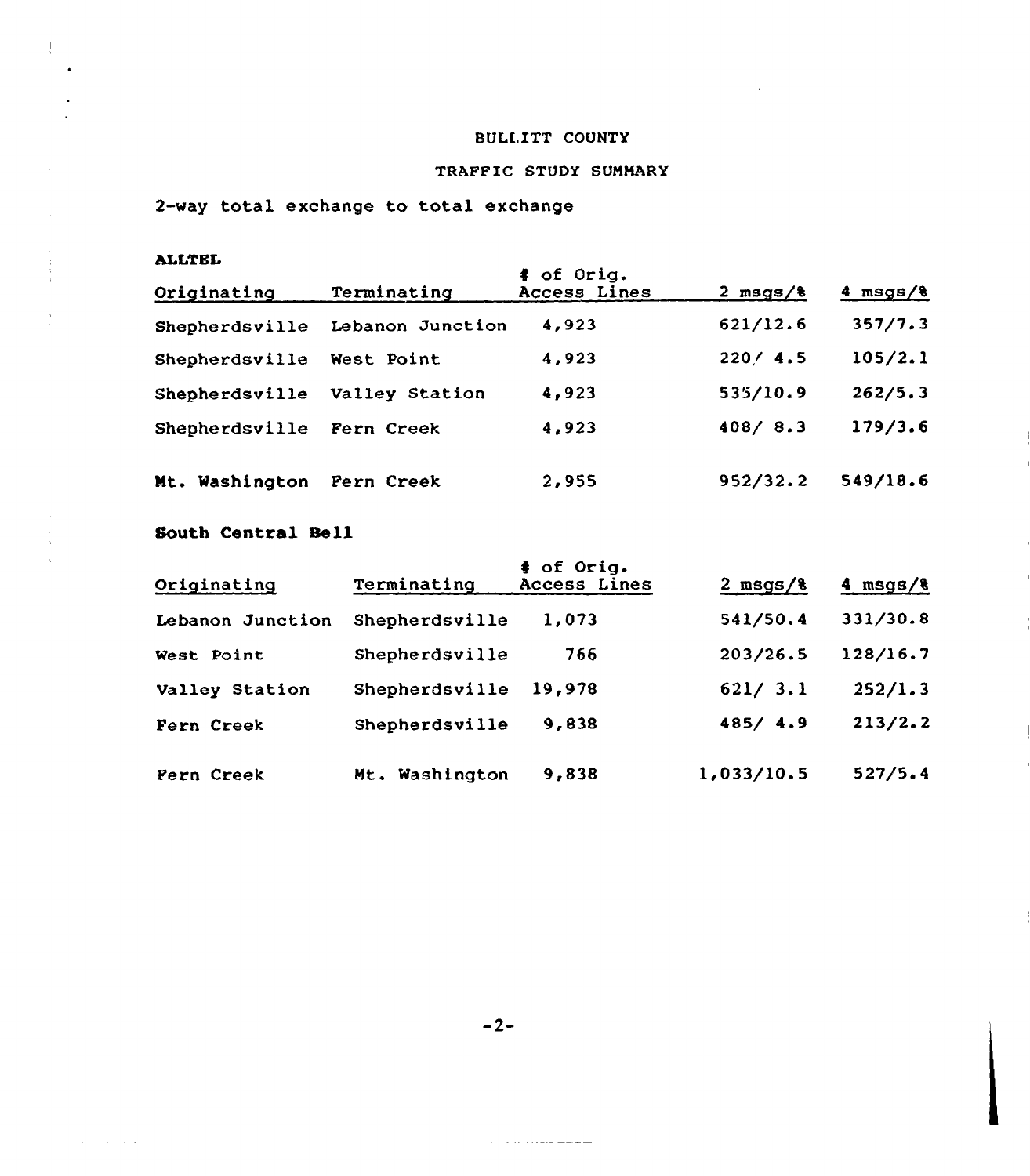## BULLITT COUNTY

## COST STUDY SUMMARY

| ALLTEL                                                          |    | Additional monthly rates required<br>Mt. Washington<br><b>Shepherdsville</b><br>Exchange<br>Exchange |    |                             |    |                               |  |                             |
|-----------------------------------------------------------------|----|------------------------------------------------------------------------------------------------------|----|-----------------------------|----|-------------------------------|--|-----------------------------|
| Type of Service                                                 |    | $*$ Plan $1^-$                                                                                       |    | $\star$ Plan 2              |    | $F$ Plan I                    |  | $F$ Plan 2                  |
| <b>Business:</b>                                                |    |                                                                                                      |    |                             |    |                               |  |                             |
| PBX Trunks<br>1-Party Multiline: Rotary<br>: Non-Rotary         | \$ | 2.20<br>1.30<br>1.10                                                                                 | S. | 7.05<br>4.25<br>3.55        | \$ | 1.30 S<br>.75<br>. 65         |  | 5.40<br>3.25<br>2.70        |
| 1-Party Non-Multiline<br>4-Party Rural<br>Semi-Public Guarantee |    | 1.05<br>.80<br>1.05                                                                                  |    | 3.30<br>2.55<br>3.55        |    | .65<br>.45<br>. 65            |  | 2.50<br>1.95<br>2.70        |
| Residence:                                                      |    |                                                                                                      |    |                             |    |                               |  |                             |
| $1$ -Party<br>$2$ -Party<br>4-Party<br>4-Party Rural            |    | .60<br>.30<br>.50 <sub>1</sub><br>.50                                                                |    | 1.95<br>.95<br>1.65<br>1.65 |    | .35<br>$.20 \,$<br>.30<br>.30 |  | 1.50<br>.75<br>1.25<br>1.25 |

~Plan 1 is 1-way service

~Plan <sup>2</sup> is 2-way service

 $\omega\omega\omega$  . The  $\omega$ 

\*\*Please note that under Plan 1 neither Shepherdsville nor Mt. Washington will be charged. These do11ar amounts represent ALLTEL's washington with be thanged. These doffer amounts represent and lost revenues per type of service.